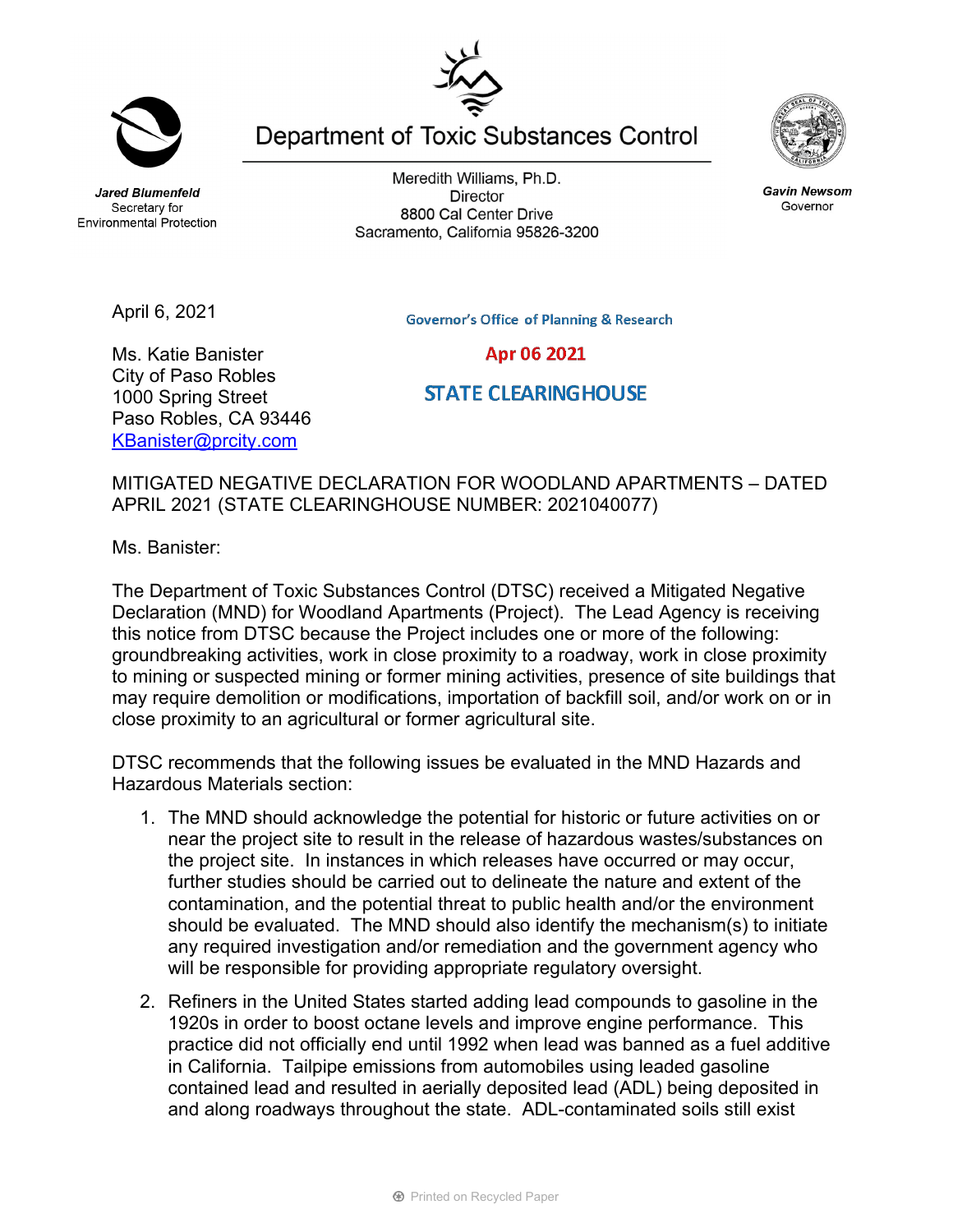Ms. Katie Banister April 6, 2021 Page 2

> along roadsides and medians and can also be found underneath some existing road surfaces due to past construction activities. Due to the potential for ADL-contaminated soil DTSC, recommends collecting soil samples for lead analysis prior to performing any intrusive activities for the project described in the MND.

- 3. If any sites within the project area or sites located within the vicinity of the project have been used or are suspected of having been used for mining activities, proper investigation for mine waste should be discussed in the MND. DTSC recommends that any project sites with current and/or former mining operations onsite or in the project site area should be evaluated for mine waste according to DTSC's 1998 Abandoned Mine Land Mines Preliminary Assessment Handbook (https://dtsc.ca.gov/wp-content/uploads/sites/31/2018/11/aml\_handbook.pdf).
- 4. If buildings or other structures are to be demolished on any project sites included in the proposed project, surveys should be conducted for the presence of lead-based paints or products, mercury, asbestos containing materials, and polychlorinated biphenyl caulk. Removal, demolition and disposal of any of the above-mentioned chemicals should be conducted in compliance with California environmental regulations and policies. In addition, sampling near current and/or former buildings should be conducted in accordance with DTSC's 2006 *Interim Guidance Evaluation of School Sites with Potential Contamination from Lead Based Paint, Termiticides, and Electrical Transformers*  (https://dtsc.ca.gov/wpcontent/uploads/sites/31/2018/09/Guidance\_Lead\_ Contamination\_050118.pdf).
- 5. If any projects initiated as part of the proposed project require the importation of soil to backfill any excavated areas, proper sampling should be conducted to ensure that the imported soil is free of contamination. DTSC recommends the imported materials be characterized according to *DTSC's 2001 Information Advisory Clean Imported Fill Material* (https://dtsc.ca.gov/wpcontent/uploads/sites/31/2018/09/SMP\_FS\_Cleanfill-Schools.pdf).
- 6. If any sites included as part of the proposed project have been used for agricultural, weed abatement or related activities, proper investigation for organochlorinated pesticides should be discussed in the MND. DTSC recommends the current and former agricultural lands be evaluated in accordance with DTSC's 2008 *Interim Guidance for Sampling Agricultural Properties (Third Revision)* (https://dtsc.ca.gov/wpcontent/uploads/sites/31/2018/09/Ag-Guidance-Rev-3-August-7-2008-2.pdf).

DTSC appreciates the opportunity to comment on the MND. Should you need any assistance with an environmental investigation, please submit a request for Lead Agency Oversight Application, which can be found at: https://dtsc.ca.gov/wp